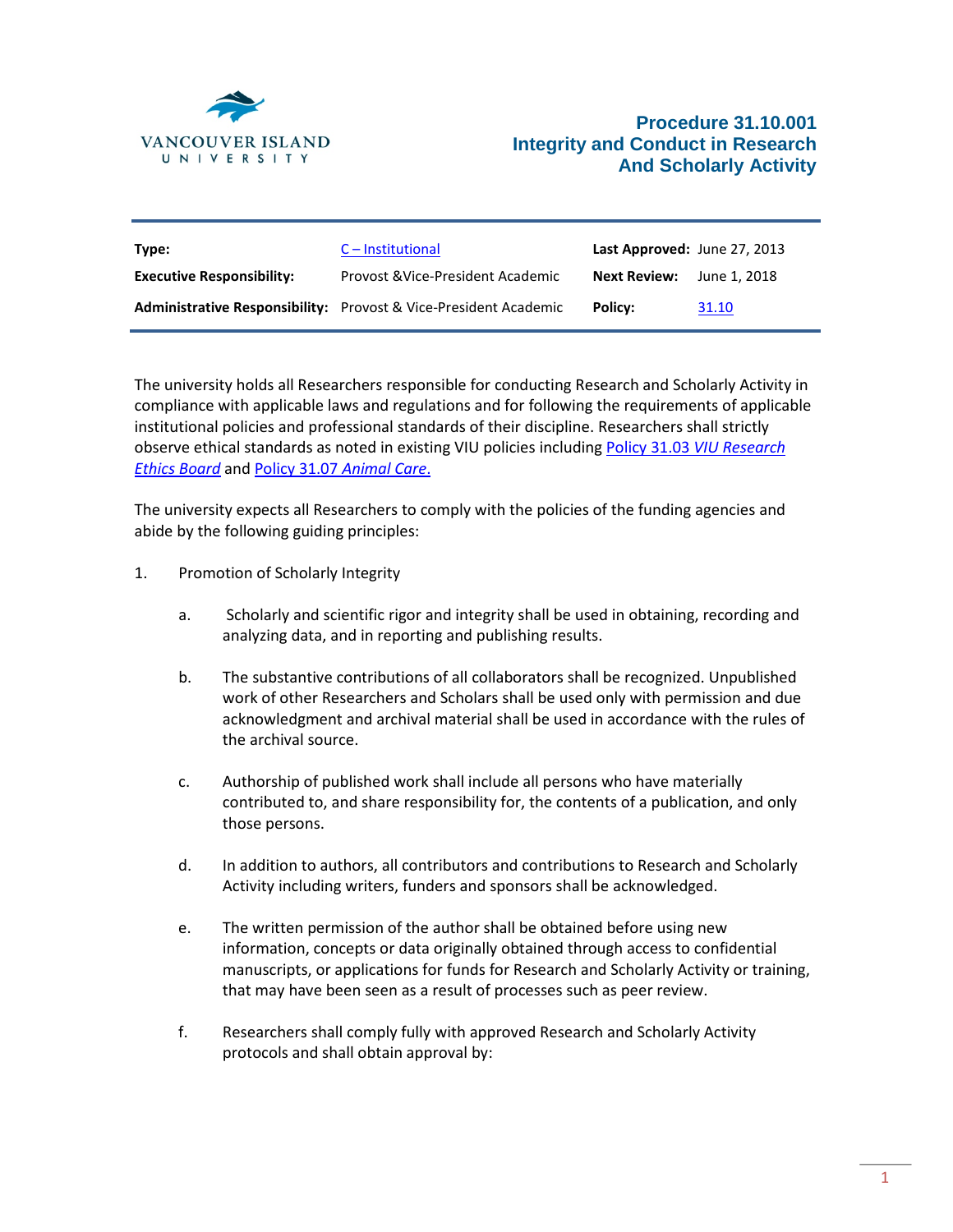- the Research Ethics Board before engaging in any Research and Scholarly Activity involving human participants;
- the University Animal Care Committee before engaging in any Research and Scholarly Activity involving vertebrate animals and cephalapods; and,
- the appropriate committee or authority before engaging in any Research and Scholarly Activity involving biohazards or ionizing radiation.
- g. Research shall be conducted within the laws and regulations governing the Research and Scholarly Activity.
- h. Any Conflict of Interest real, potential, or perceived shall be appropriately managed as outlined in Sections i and j. A Conflict of Interest may arise when activities or situations place an individual in conflict between the duties or responsibilities related to Research and Scholarly Activity, and personal, institutional or other interests. These interests include, but are not limited to, business, commercial or financial interests pertaining to the individual, or his or her family members, friends, or former, current or prospective professional associates.
- i. Any person responsible for overseeing the Research and Scholarly Activity project who has any material financial interest in a company that contracts with the university to undertake Research and Scholarly Activity – particularly Research and Scholarly Activity involving the company's business – must advise the Provost and Vice-President Academic as early as possible and in writing. Material financial interest includes ownership, substantial stock holding, directorship, and significant honoraria or consulting fees but does not include minor stock holding in a large, publicly traded company.
- j. A material Conflict of Interest might influence a decision on whether an individual would be asked to review manuscripts or applications, test products, or be permitted to undertake work sponsored from outside sources. Any individual having any material conflict of interest, financial or other, must advise the sponsors of the Research and Scholarly Activity project, this and other relevant institutions, journals, and/or funding agencies.
- k. Complete and accurate records of data, methodologies and findings, including graphs and images, in accordance with the applicable funding agreement, institutional policies, and/or laws, regulations, and professional or disciplinary standards, shall be kept in a manner that will allow verification or replication of the work by others.
- 2. Funding Application and Management
	- a. Researchers shall ensure complete and accurate information in funding applications and related documents, and represent themselves, their Research and Scholarly Activity and their accomplishments in a manner consistent with the normal practices in the relevant field.